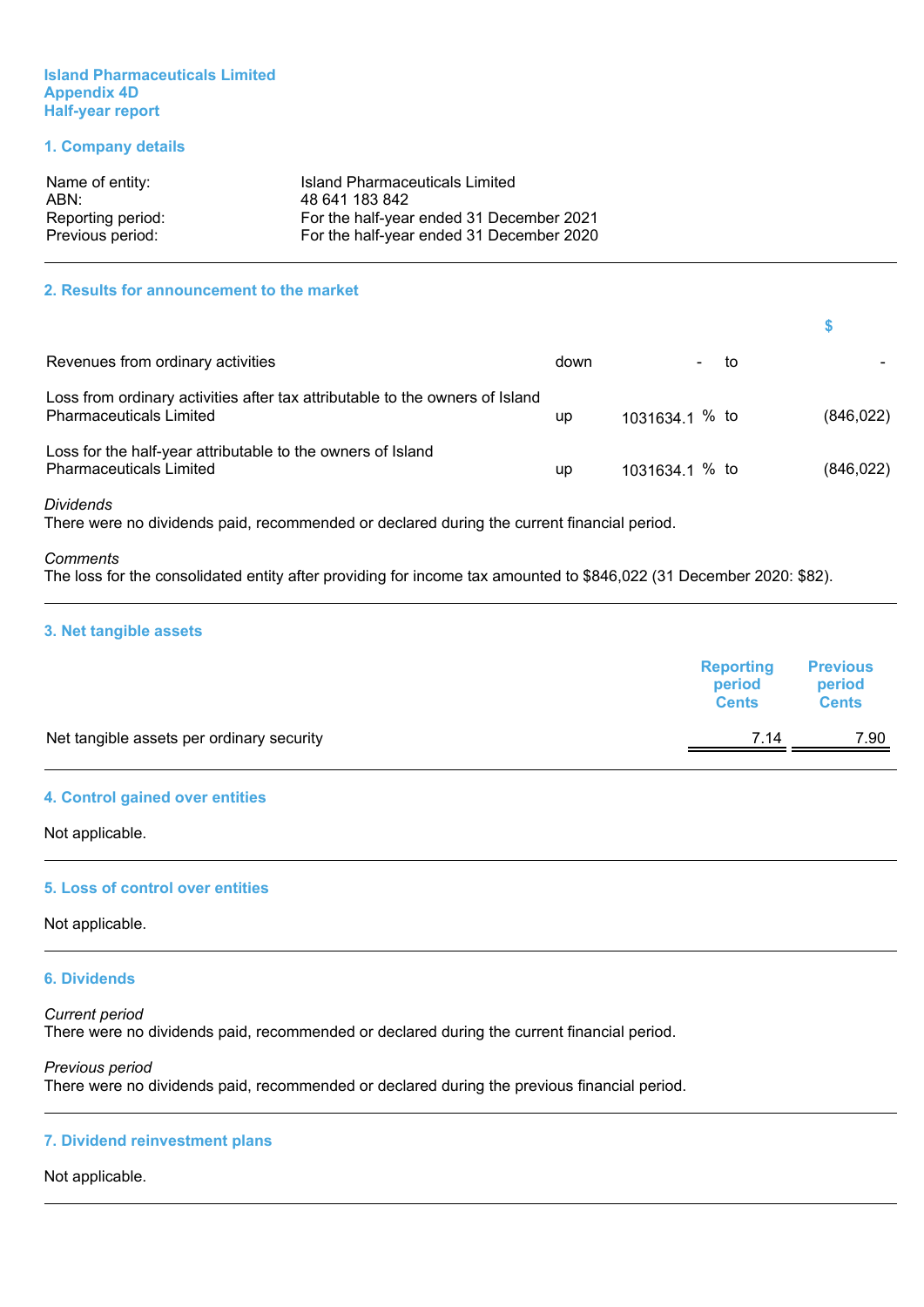#### **Island Pharmaceuticals Limited Appendix 4D Half-year report**

#### **8. Details of associates and joint venture entities**

Not applicable.

#### **9. Foreign entities**

*Details of origin of accounting standards used in compiling the report:*

Not applicable.

#### **10. Audit qualification or review**

*Details of audit/review dispute or qualification (if any):*

The financial statements were subject to a review by the auditors and the review report is attached as part of the Half-year Financial Report.

#### **11. Attachments**

*Details of attachments (if any):*

The Half-year Financial Report of Island Pharmaceuticals Limited for the half-year ended 31 December 2021 is attached.

#### **12. Signed**

Authorised for release by the Board.

 $\sqrt{1-\epsilon}$ Signed  $\sqrt{2\pi/7}$ 

Paul MacLeman Executive Chair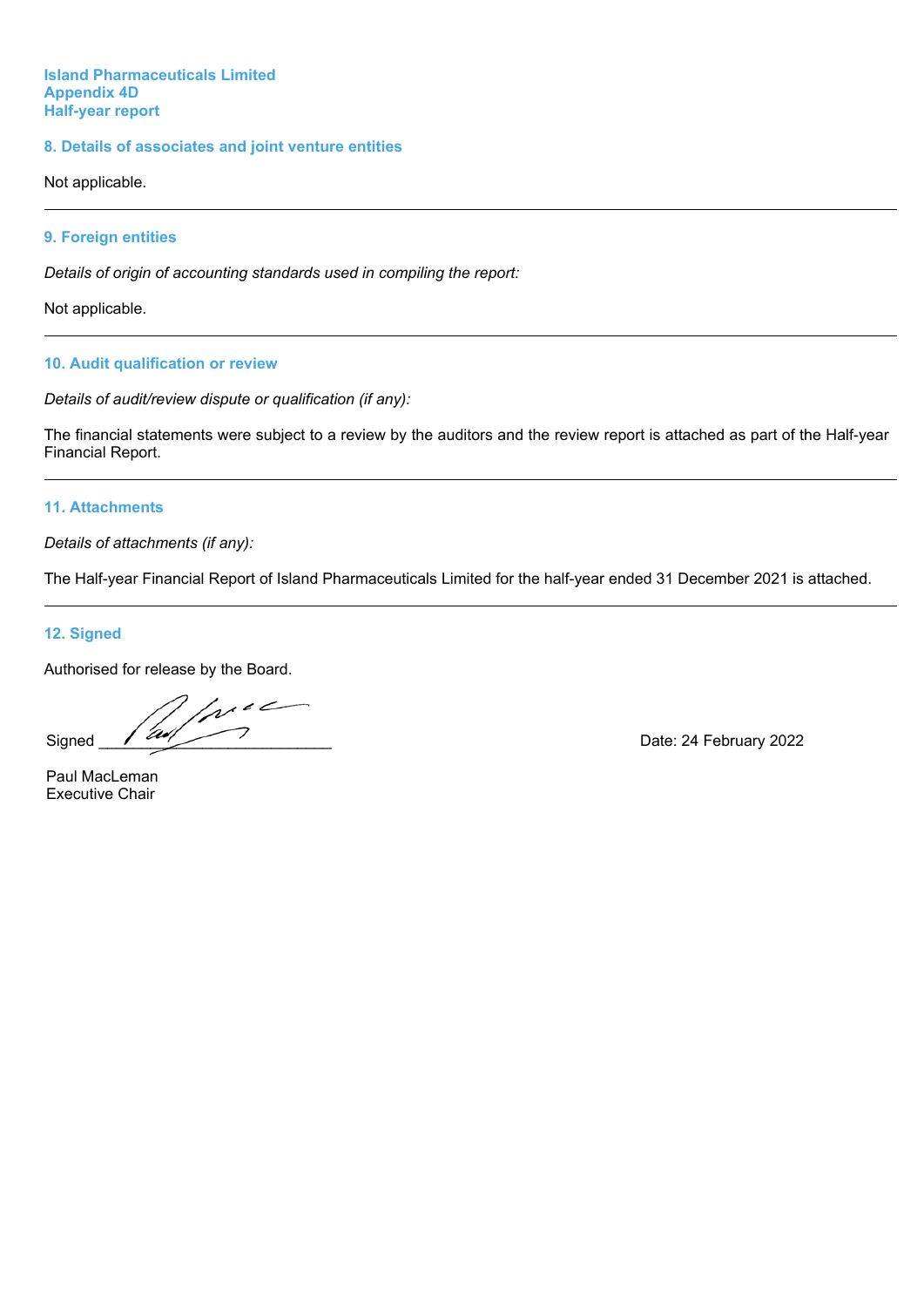# **Island Pharmaceuticals Limited**

**ABN 48 641 183 842** 

**Half-year Financial Report - 31 December 2021**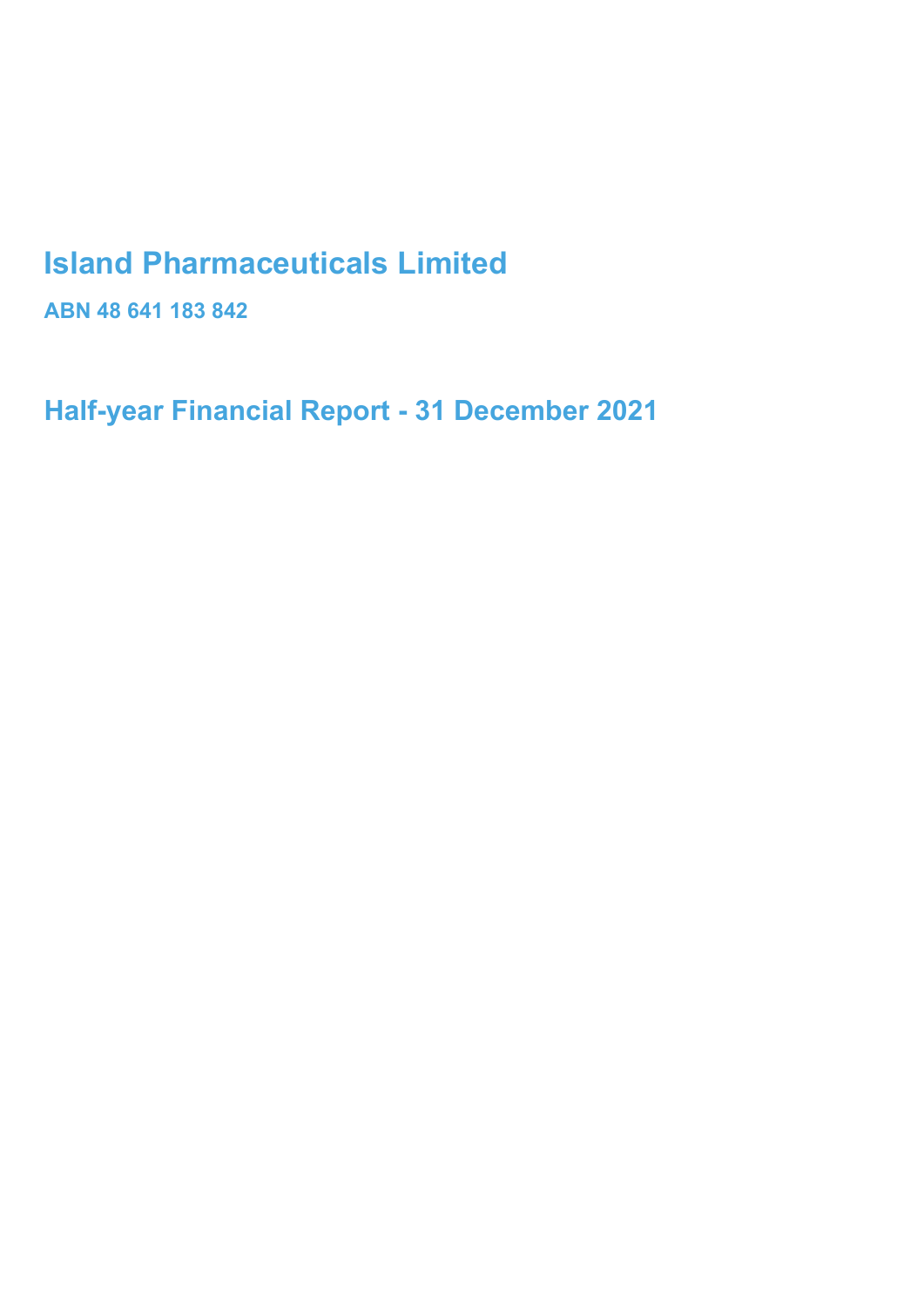#### **Island Pharmaceuticals Limited Contents 31 December 2021**

| Corporate directory                                                                  | 2  |
|--------------------------------------------------------------------------------------|----|
| Directors' report                                                                    | 3  |
| Auditor's independence declaration                                                   | 6  |
| Consolidated statement of profit or loss and other comprehensive income              |    |
| Consolidated statement of financial position                                         | 8  |
| Consolidated statement of changes in equity                                          | g  |
| Consolidated statement of cash flows                                                 | 10 |
| Notes to the consolidated financial statements                                       | 11 |
| Directors' declaration                                                               | 15 |
| Independent auditor's review report to the members of Island Pharmaceuticals Limited | 16 |
|                                                                                      |    |

1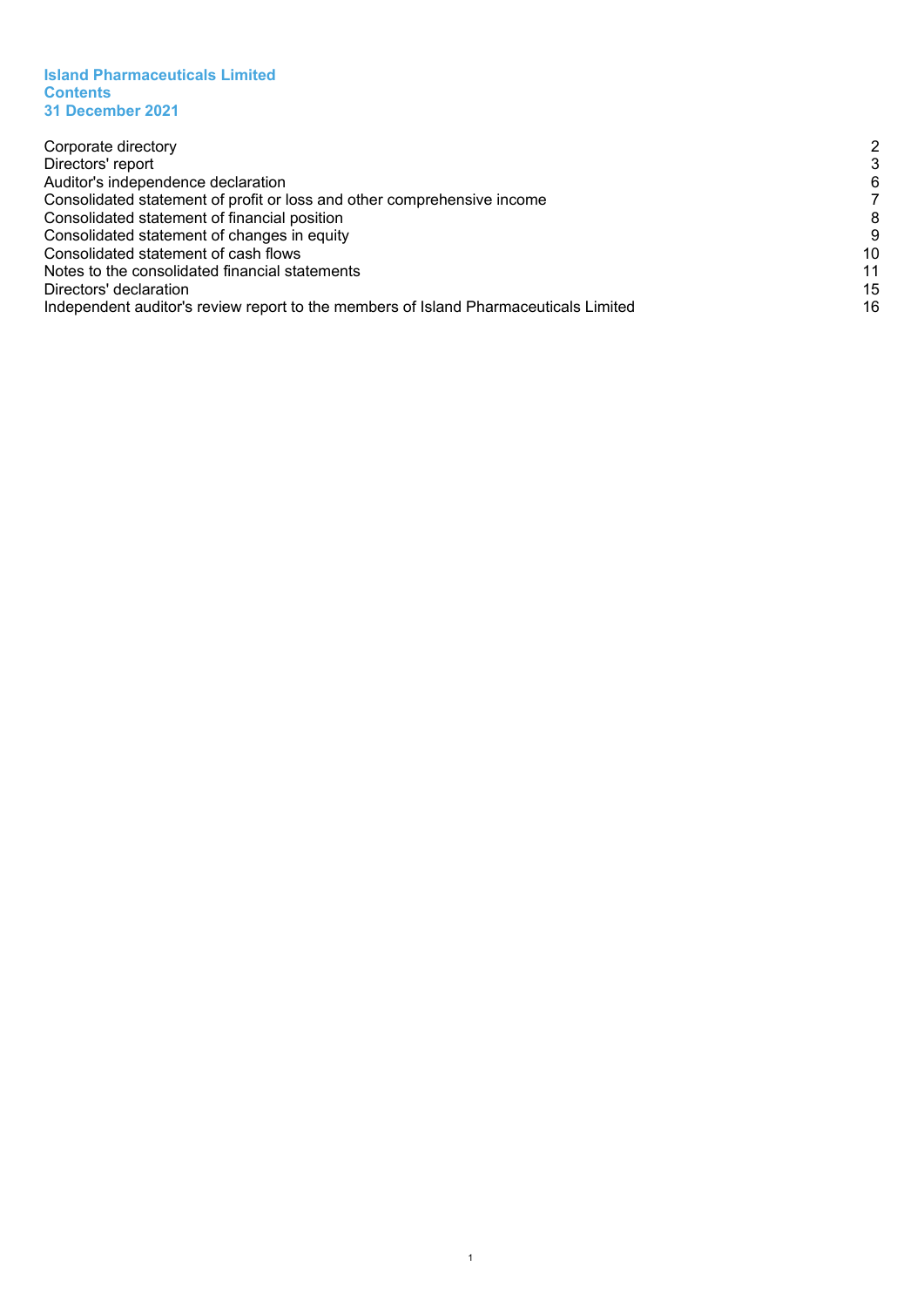#### **Island Pharmaceuticals Limited Corporate directory 31 December 2021**

<span id="page-4-0"></span>

| <b>Directors</b>            | Dr Paul MacLeman - Executive Chairman<br>Dr David Foster - Executive Director<br>Dr David Brookes - Non-Executive Director<br>Mr Albert Hansen - Non-Executive Director<br>Dr Anna Lavelle - Non-Executive Director |
|-----------------------------|---------------------------------------------------------------------------------------------------------------------------------------------------------------------------------------------------------------------|
| Company secretary           | Peter Webse                                                                                                                                                                                                         |
| Registered office           | c/- Bio101 Financial Advisory Pty Ltd<br>Suite 201<br>697 Burke Road<br>Camberwell, VIC 3124                                                                                                                        |
| Principal place of business | Suite 201<br>697 Burke Road<br>Camberwell VIC 3124                                                                                                                                                                  |
| Share register              | Automic Pty Ltd<br>Deutsche Bank, Tower Level 5<br>126 Phillip Street<br>Sydney NSW 2000                                                                                                                            |
| Auditor                     | <b>Grant Thornton Audit Pty Ltd</b><br>Tower 5, Collins Square<br>727 Collins Street<br>Melbourne VIC 3008                                                                                                          |
| Solicitors                  | <b>K&amp;L Gates</b><br>Level 25<br>525 Collins Street<br>Melbourne Victoria 3000                                                                                                                                   |
| Stock exchange listing      | Island Pharmaceuticals Limited shares are listed on the Australian Securities<br>Exchange (ASX code: ILA)                                                                                                           |
| Website                     | www.islandpharmaceuticals.com                                                                                                                                                                                       |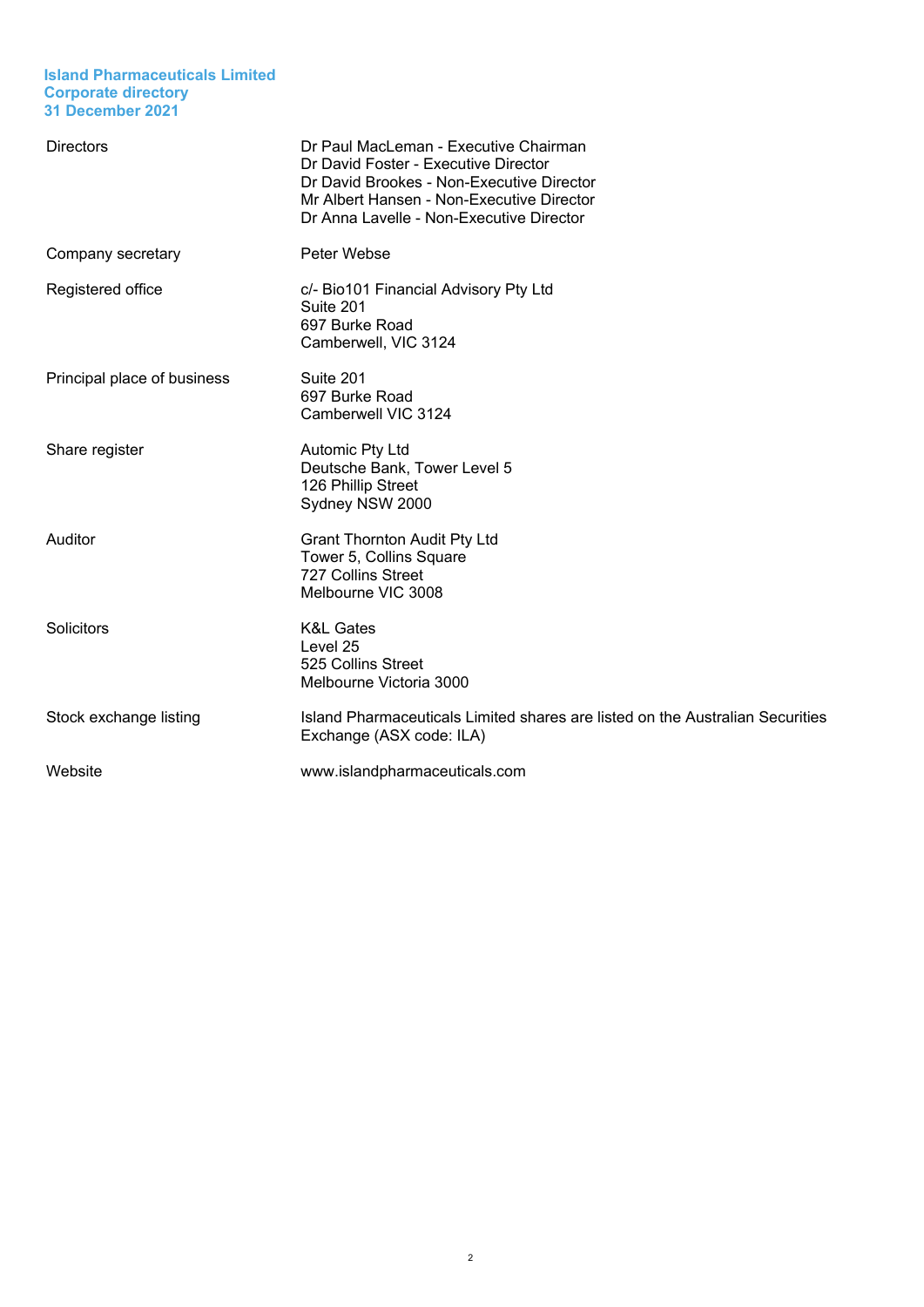#### **Island Pharmaceuticals Limited Directors' report 31 December 2021**

<span id="page-5-0"></span>The directors present their report, together with the financial statements, on the consolidated entity (referred to hereafter as the 'consolidated entity') consisting of Island Pharmaceuticals Limited (referred to hereafter as the 'company' or 'parent entity') and the entities it controlled at the end of, or during, the half-year ended 31 December 2021.

#### **Directors**

The following persons were directors of Island Pharmaceuticals Limited during the whole of the financial half-year and up to the date of this report, unless otherwise stated:

#### **Director Appointment date**

| Dr Paul MacLeman - Executive Chairman     | 25 May 2020    |
|-------------------------------------------|----------------|
| Dr David Foster - Executive Director      | 1 October 2020 |
| Dr David Brookes - Non-Executive Director | 1 October 2020 |
| Mr Albert Hansen - Non-Executive Director | 1 October 2020 |
| Dr Anna Lavelle - Non-Executive Director  | 1 October 2020 |
| <b>Company secretary</b>                  |                |
| Peter Webse                               | 3 July 2020    |

#### **Principal activities**

Island Pharmaceuticals Limited is a mid-clinical stage biotechnology company listed on the Australian Securities Exchange (ASX: ILA). Island is a drug research and repurposing company. The Group strategy is to repurpose small molecules as antivirals, which may allow for rapid development of treatments or preventative measures against emerging viruses.

#### **Significant changes in the state of affairs**

There were no significant changes in the state of affairs of the consolidated entity during the financial half-year.

#### **Financial update**

The loss for the consolidated entity after providing for income tax amounted to \$846,022 (31 December 2020: \$82).

Island's operating cash outflows for the half year was \$719,507 (31 December 2020: \$nil) and reported closing cash of \$5,829,317 at 31 December 2021 (30 June 2021 \$6,460,644).

#### **Review of operations**

Island Pharmaceuticals listed on the ASX following an oversubscribed A\$7.5m Initial Public Offer (IPO) on 13 April 2021. Funds raised under the IPO are enabling Island to conduct a Phase 2 study of its lead drug candidate ISLA-101 and provide working capital for research and development.

Island remained focused through the reporting period on executing a rapid path to the clinic for ISLA-101, which is a drug with a very well-known safety profile, being repurposed, initially as a potential preventative for dengue fever.

#### *ISLA-101 trial preparation*

Island is able to leverage the significant pre-existing body of clinical data for ISLA-101 as well as data from previously filed INDs in the US to expedite its path into the clinic to complete its PEACH trial.

The PEACH trial is a Phase 2a, randomized, double blind, placebo-controlled study for the Prophylactic Examination of an Antiviral in a Dengue Challenge Model. It is anticipated that the Phase 2a clinical trial will begin dosing subjects in early 2022 and will take 8-12 months to complete. The trial may enrol up to 16 individuals.

In September, the Company announced it had entered into a manufacturing agreement to have drug substance for its upcoming PEACH Phase 2a clinical trial manufactured. In December this was manufactured and will be used in formulation of the final dose form that will be used in the PEACH study. Manufacturing of the formulated Drug Product is expected to begin shortly.

Island is collaborating with the State University of New York (SUNY) Upstate in Syracuse for the ISLA-101 Phase II Clinical Trial. The Company has maintained frequent communication with collaborators at SUNY Upstate to continue planning for the dengue human infection model (DHIM) Phase 2 clinical trial.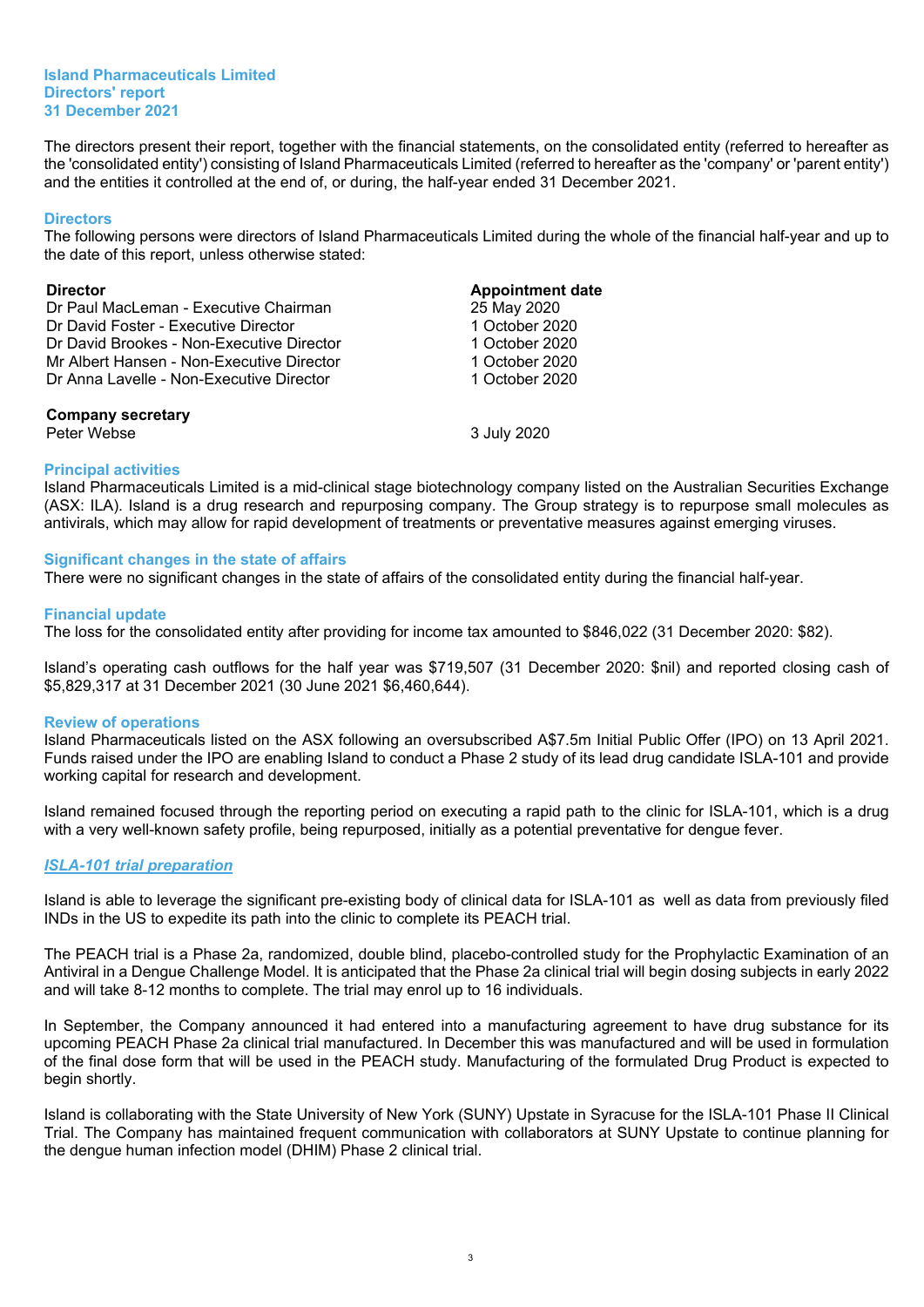In November 2021, Island signed a Clinical Trial Agreement with The Research Foundation for The State University of New York (SUNY) on behalf of Upstate Medical University, Syracuse NY, where the trial will be conducted, and where PEACH's control (untreated) arm viral challenge studies have already been completed.

Dr. Kristopher Paolino, MD was also announced as Principal Investigator on the trial. Dr. Paolino is an Assistant Professor of Medicine and Assistant Professor of Microbiology and Immunology at Upstate University Hospital. He previously worked for the Walter Reed Army Medical Center and the Walter Reed Army Institute of Research in Washington, DC USA. His research interests include vaccine development, Lyme disease, neglected tropical diseases and malaria, and novel therapeutics including bacteriophage therapy.

In addition, Island has been working with regulatory consultants to finalise its Investigational New Drug (IND) application, which will be submitted to the US Food and Drug Administration following completion of clinical product manufacturing. A summary of IND preparedness was released post the reporting period on 10 February 2022, via an investor presentation update.

Island announced it had signed a key agreement with Clinical Research Organization (CRO) ICON Government and Public Health Solutions, Inc. f/k/a Clinical Research Management, Inc. ("ICON GPHS"). ICON GPHS is a CRO with significant expertise in clinical trials, including the dengue human infection model (DHIM) that Island will be using in the PEACH study.

ICON has a solid professional history as a quality CRO and has worked in the field of dengue fever research in the past. This Agreement allows Island to continue moving forward with its Phase 2a trial preparations at a rapid pace.

#### *Pipeline development and intellectual property*

Island continues to engage with its experienced Scientific Advisory Board (SAB). Through the quarter, the SAB met and discussed activities related to ISLA-101 and potential future product development.

Island announced a research and development collaboration with Griffith University to screen for active anti-viral molecules in a rational repurposing strategy. This collaboration adds to Island's existing collaboration with Monash University and provides the opportunity to explore different libraries of molecules with diverse technologies against viruses of significant unmet medical need.

An Australian patent grant for ISLA-101, entitled, "Method of Viral Inhibition" was issued on AUS Patent No 2019213440 and has an expiration date of 16 April 2034. Island has licensed the IP portfolio, generated by Monash University. The patent covers a method of treating or preventing dengue virus or other mosquito borne virus infections with ISLA-101. This is the third patent granted to Island in the last 12 months, adding to an estate that includes patents granted for the same coverage in the United States, Singapore and Brazil. Its granting is a significant development for Island Pharmaceuticals.

Through the quarter, a data-driven analysis was completed, where Island reviewed a number of viruses with unmet needs, for which the Company may develop future products. Island and its experienced Scientific Advisory Board (SAB) will be prioritising the viruses identified in this analysis to select viruses to nominate as targets in the two previously announced research collaboration.

#### *Corporate*

In November 2021, Island held its inaugural Annual General Meeting. All resolutions were passed with votes in favour in excess of 95.8%. Island thanks those shareholders who attended and all those who voted.

Post the period, Island announced that Ms. Teresa Byrne had been appointed as Vice President Clinical Product Development. Teresa has been engaged to oversee clinical development of Isla-101 in the upcoming PEACH trial and other pipeline development programs. Teresa is an experienced Clinical Research Executive, with more than 20 years of pharmaceutical industry experience from the research bench to the clinic, and has experience in both large company settings such as big pharmaceutical companies as well as in smaller biotech companies and CRO organizations.

Teresa is a key addition to the team as Island builds out the support required to further develop ISLA-101 and pipeline development programs. In addition to overseeing the PEACH study, Teresa will support all of Island's programs in a variety of ways including establishment of quality and/or clinical operations structure and systems, general clinical and quality oversight, vendor management, qualification and oversight.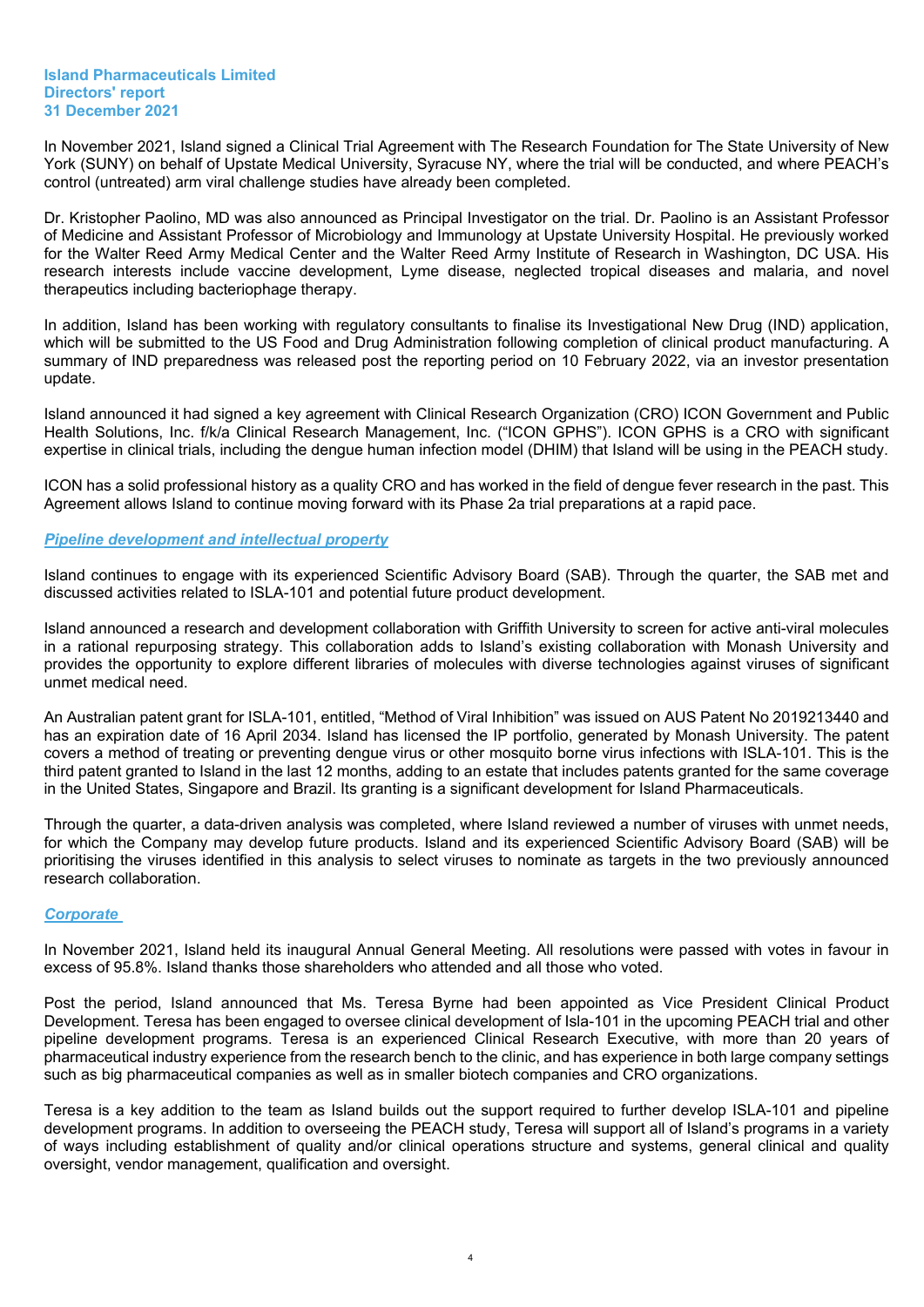**Island Pharmaceuticals Limited Directors' report 31 December 2021**

#### **Dividends**

There were no dividends paid, recommended or declared during the current or previous financial half-year.

#### **Matters subsequent to the end of the financial half-year**

No matter or circumstance has arisen since 31 December 2021 that has significantly affected, or may significantly affect the consolidated entity's operations, the results of those operations, or the consolidated entity's state of affairs in future financial years.

#### **Auditor's independence declaration**

A copy of the auditor's independence declaration as required under section 307C of the Corporations Act 2001 is set out immediately after this directors' report.

This report is made in accordance with a resolution of directors, pursuant to section 306(3)(a) of the Corporations Act 2001.

On behalf of the directors

 $1/10<sup>2</sup>$  $\overline{\phantom{a}}$ 

Paul MacLeman Executive Chair

24 February 2022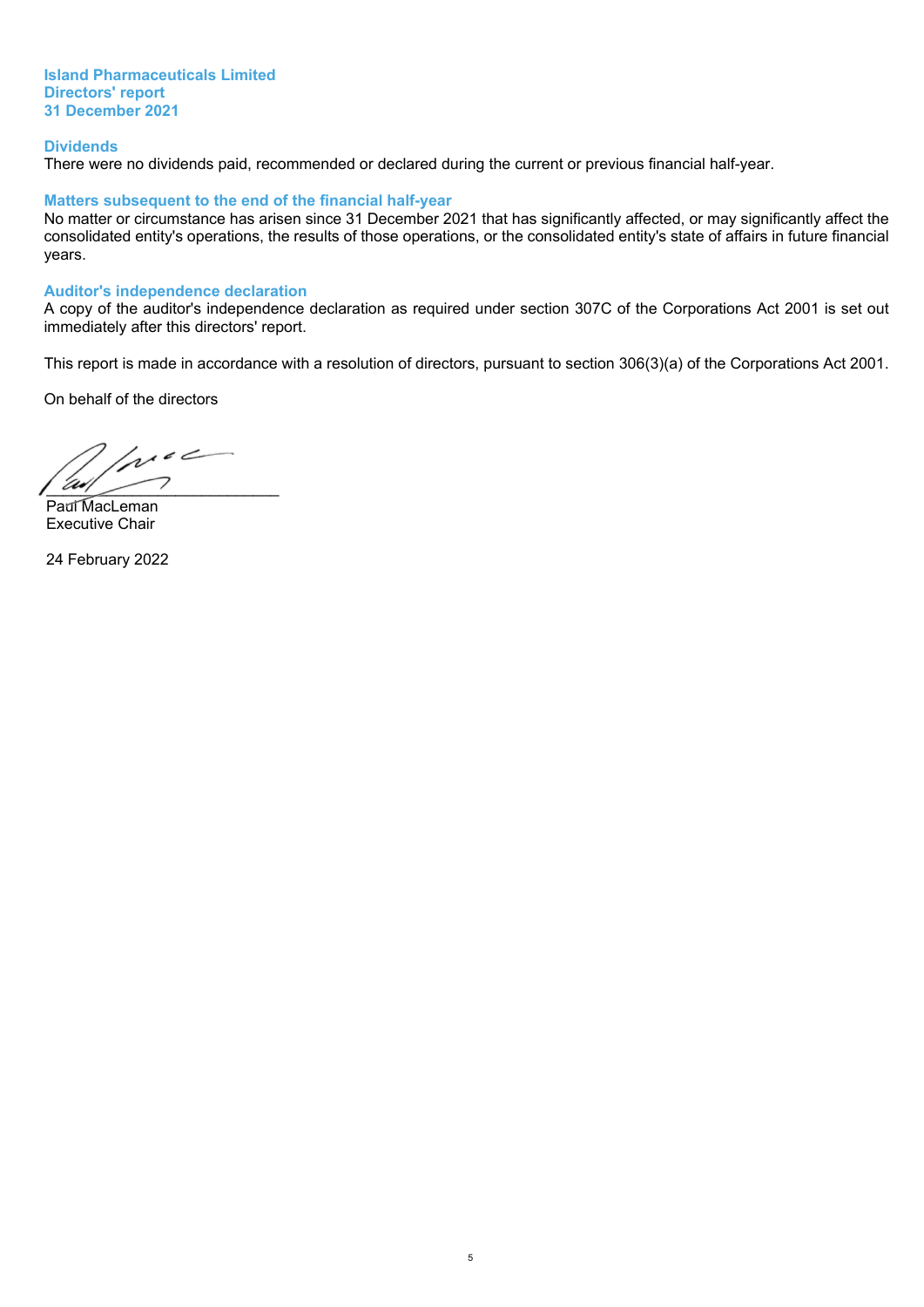

Collins Square, Tower 5 727 Collins Street Melbourne VIC 3008

Correspondence to: GPO Box 4736 Melbourne VIC 3001

T +61 3 8320 2222 F +61 3 8320 2200 [E info.vic@au.gt.com](mailto:info.vic@au.gt.com)  W www.grantthornton.com.au

### **Auditor's Independence Declaration**

To the Directors of Island Pharmaceuticals Limited

In accordance with the requirements of section 307C of the *Corporations Act 2001*, as lead auditor for the review of Island Pharmaceuticals Ltd for the half-year ended 31 December 2021, I declare that, to the best of my knowledge and belief, there have been:

- a no contraventions of the auditor independence requirements of the *Corporations Act 2001* in relation to the review; and
- b no contraventions of any applicable code of professional conduct in relation to the review.

1 /hornfor

Grant Thornton Audit Pty Ltd Chartered Accountants

 $M_{\sim}$ 

M A Cunningham Partner – Audit & Assurance

Melbourne, 24<sup>th</sup> February 2022

Grant Thornton Audit Pty Ltd ACN 130 913 594 a subsidiary or related entity of Grant Thornton Australia Ltd ABN 41 127 556 389

'Grant Thornton' refers to the brand under which the Grant Thornton member firms provide assurance, tax and advisory services to their clients<br>and/or refers to one or more member firms, as the context requires. Grant Thorn another and are not liable for one another's acts or omissions. In the Australian context only, the use of the term 'Grant Thornton' may refer to<br>Grant Thornton Australia Limited ABN 41 127 556 389 and its Australian subsi Grant Thornton Australia Limited.

Liability limited by a scheme approved under Professional Standards Legislation.

**www.grantthornton.com.au**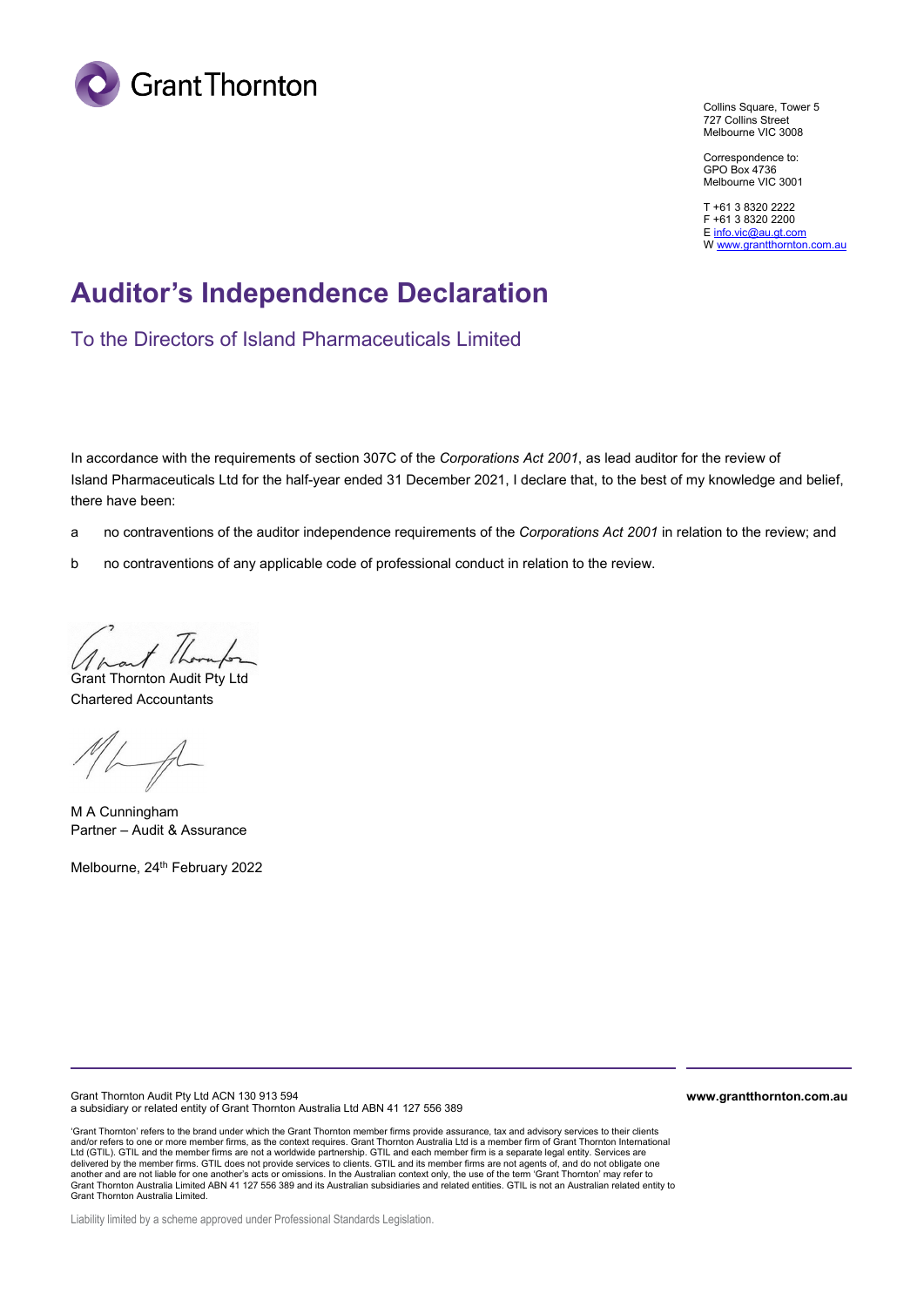#### **Island Pharmaceuticals Limited Consolidated statement of profit or loss and other comprehensive income For the half-year ended 31 December 2021**

<span id="page-9-0"></span>

|                                                                                                                        | <b>Note</b> | 31 Dec 2021  | 31 Dec 2020<br>S |
|------------------------------------------------------------------------------------------------------------------------|-------------|--------------|------------------|
| <b>Revenue</b>                                                                                                         |             |              |                  |
| Revenue                                                                                                                |             |              |                  |
| Total revenue                                                                                                          |             |              |                  |
| <b>Expenses</b>                                                                                                        |             |              |                  |
| Corporate and administration expenses                                                                                  |             | (348, 868)   | (82)             |
| Share based payment expense                                                                                            |             | (169,637)    |                  |
| Research and development expenses                                                                                      |             | (213, 117)   |                  |
| Professional services expenses                                                                                         |             | (76, 378)    |                  |
| Employee benefits expense                                                                                              |             | (126, 821)   |                  |
| Effect of changes in foreign exchange rates                                                                            |             | 88,799       |                  |
| <b>Total expenses</b>                                                                                                  |             | (846, 022)   | (82)             |
| Loss before income tax expense                                                                                         |             | (846, 022)   | (82)             |
| Income tax expense                                                                                                     |             |              |                  |
| Loss after income tax expense for the half-year attributable to the owners of<br><b>Island Pharmaceuticals Limited</b> |             | (846, 022)   | (82)             |
| Other comprehensive income for the half-year, net of tax                                                               |             |              |                  |
| Total comprehensive income for the half-year attributable to the owners of<br><b>Island Pharmaceuticals Limited</b>    |             | (846, 022)   | (82)             |
|                                                                                                                        |             | <b>Cents</b> | <b>Cents</b>     |
| Basic earnings per share                                                                                               | 5           | (1.04)       | (8,200.00)       |
| Diluted earnings per share                                                                                             | 5           | (1.04)       | (8,200.00)       |
|                                                                                                                        |             |              |                  |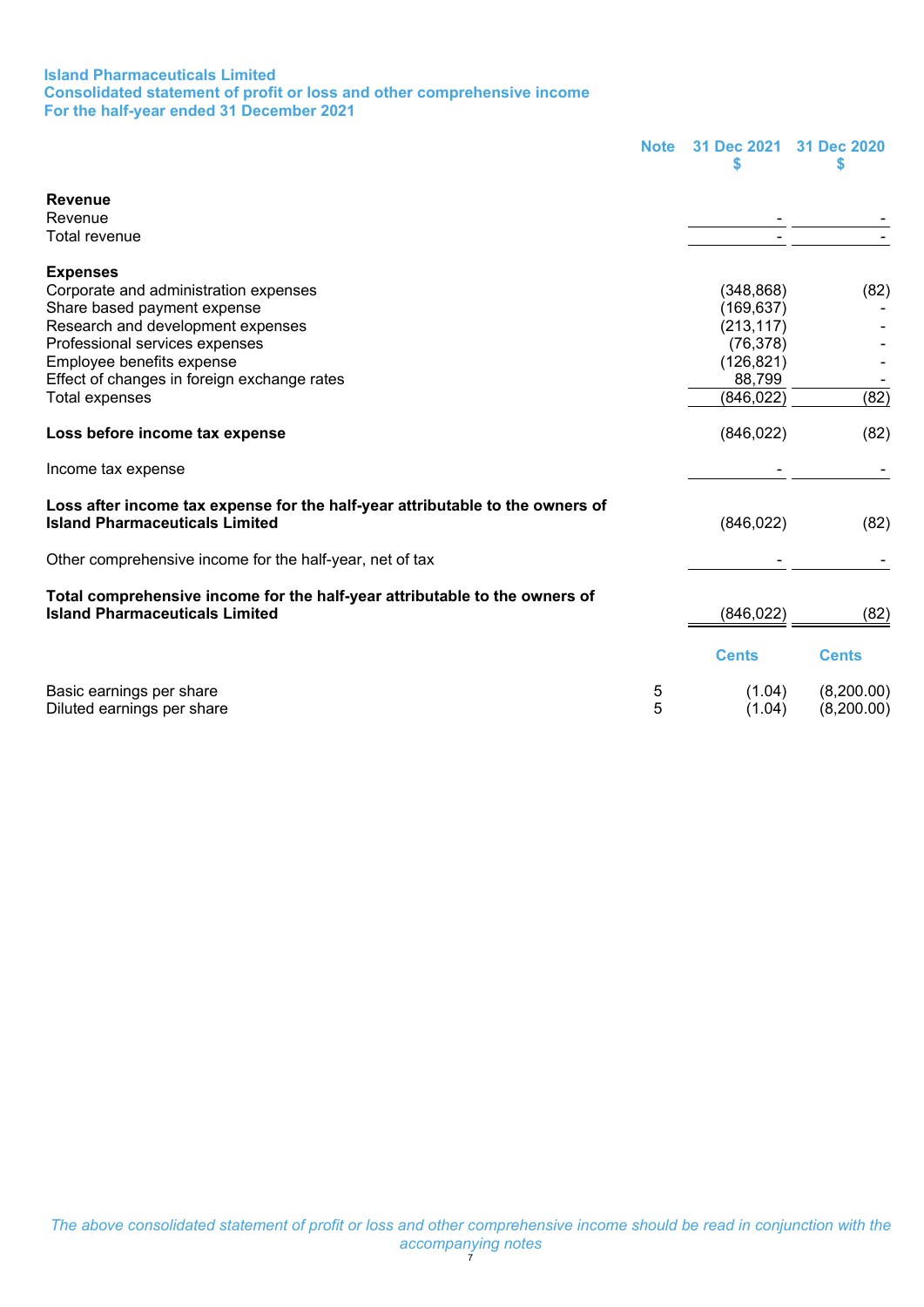#### **Island Pharmaceuticals Limited Consolidated statement of financial position As at 31 December 2021**

<span id="page-10-0"></span>

|                                                     | <b>Note</b> | 31 Dec 2021<br>\$            | 30 June 2021<br>\$           |
|-----------------------------------------------------|-------------|------------------------------|------------------------------|
| <b>Assets</b>                                       |             |                              |                              |
| <b>Current assets</b>                               |             |                              |                              |
| Cash and cash equivalents                           | $\,6$       | 5,829,317                    | 6,460,644                    |
| Trade and other receivables                         |             | 9,602                        | 59,147                       |
| Other current assets<br><b>Total current assets</b> |             | 70,873<br>5,909,792          | 116,119<br>6,635,910         |
|                                                     |             |                              |                              |
| <b>Total assets</b>                                 |             | 5,909,792                    | 6,635,910                    |
| <b>Liabilities</b>                                  |             |                              |                              |
| <b>Current liabilities</b>                          |             |                              |                              |
| Trade and other payables                            | 7           | 88,640                       | 230,483                      |
| Employee benefits                                   |             | 22,059                       | 6,347                        |
| <b>Total current liabilities</b>                    |             | 110,699                      | 236,830                      |
| <b>Total liabilities</b>                            |             | 110,699                      | 236,830                      |
| <b>Net assets</b>                                   |             | 5,799,093                    | 6,399,080                    |
|                                                     |             |                              |                              |
| <b>Equity</b>                                       |             |                              |                              |
| Issued capital<br>Reserves                          | 8<br>9      | 19,900,792<br>(11, 128, 263) | 19,825,792<br>(11, 299, 298) |
| <b>Accumulated losses</b>                           |             | (2,973,436)                  | (2, 127, 414)                |
|                                                     |             |                              |                              |
| <b>Total equity</b>                                 |             | 5,799,093                    | 6,399,080                    |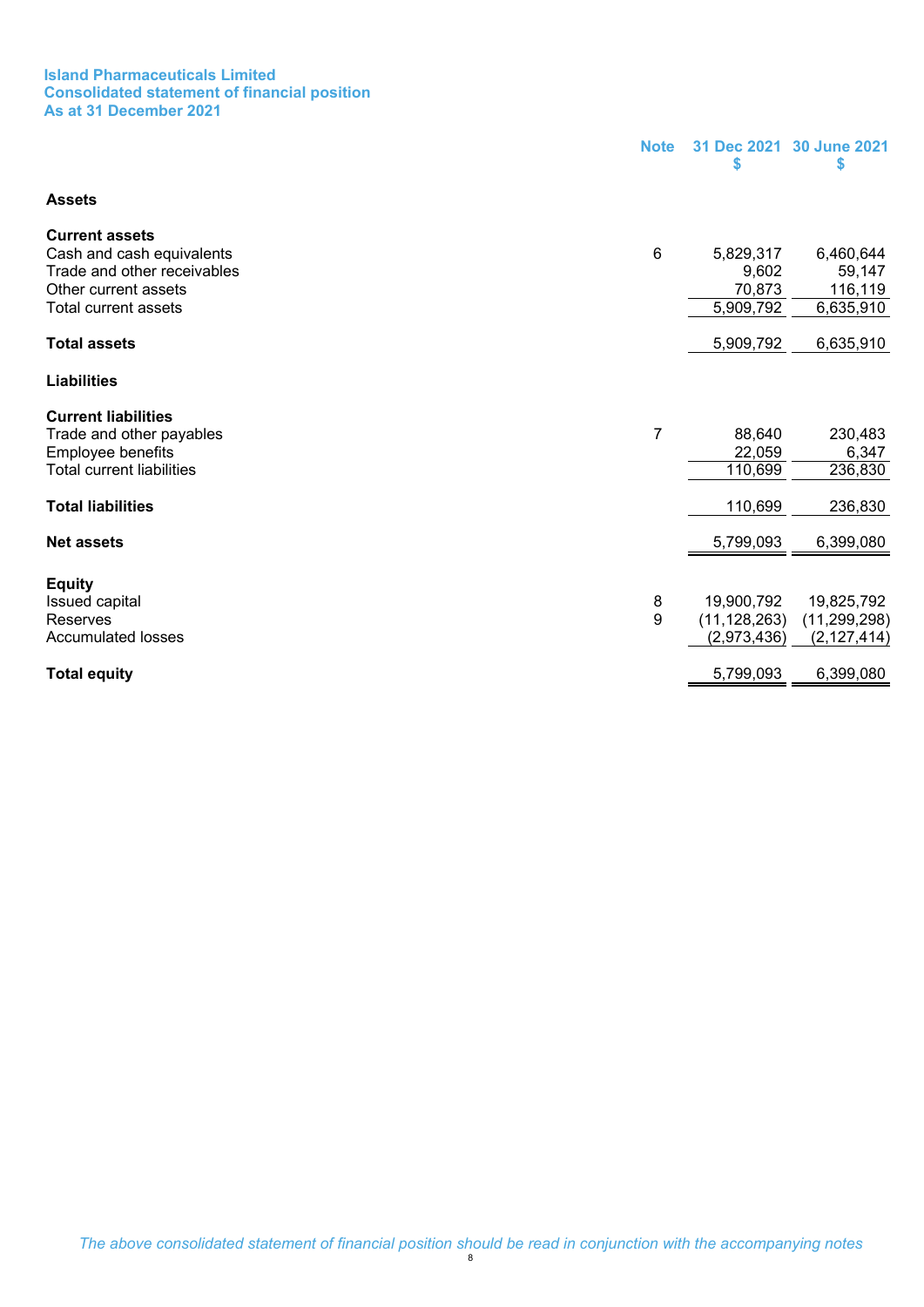#### **Island Pharmaceuticals Limited Consolidated statement of changes in equity For the half-year ended 31 December 2021**

<span id="page-11-0"></span>

|                                                                                                                                                       | <b>Issued</b><br>capital | <b>Foreign</b><br>exchange<br><b>reserve</b><br>S  | <b>Share-based</b><br>payment<br><b>reserve</b><br>S  | <b>reserve</b><br>\$ | Restructure Accumulated deficiency in<br><b>losses</b><br>\$ | <b>Total</b><br>equity<br>S |
|-------------------------------------------------------------------------------------------------------------------------------------------------------|--------------------------|----------------------------------------------------|-------------------------------------------------------|----------------------|--------------------------------------------------------------|-----------------------------|
| Balance at 1 July 2020                                                                                                                                | 1                        |                                                    |                                                       |                      | (658)                                                        | (657)                       |
| Loss after income tax expense<br>for the half-year<br>Other comprehensive income<br>for the half-year, net of tax                                     |                          |                                                    |                                                       |                      | (82)                                                         | (82)                        |
| Total comprehensive income for<br>the half-year                                                                                                       |                          |                                                    |                                                       |                      | (82)                                                         | (82)                        |
| Balance at 31 December 2020                                                                                                                           |                          |                                                    |                                                       |                      | (740)                                                        | (739)                       |
|                                                                                                                                                       | <b>Issued</b><br>capital | <b>Foreign</b><br>exchange<br><b>reserve</b><br>\$ | <b>Share-based</b><br>payment<br><b>reserve</b><br>\$ | reserve<br>\$        | <b>Restructure Accumulated</b><br><b>losses</b><br>\$        | <b>Total equity</b>         |
| Balance at 1 July 2021                                                                                                                                | 19,825,791               | (1, 190)                                           | 1,349,796                                             | (12, 647, 904)       | (2, 127, 413)                                                | 6,399,080                   |
| Loss after income tax expense<br>for the half-year<br>Other comprehensive income<br>for the half-year, net of tax                                     |                          |                                                    |                                                       |                      | (846, 022)                                                   | (846, 022)                  |
| Total comprehensive income for<br>the half-year                                                                                                       |                          |                                                    |                                                       |                      | (846, 022)                                                   | (846, 022)                  |
| Transactions with owners in<br>their capacity as owners:<br>Foreign exchange reserve<br>movements<br>Share-based payments<br>Issue of ordinary shares | 75,000                   | 1,398                                              | 169,637                                               |                      |                                                              | 1,398<br>169,637<br>75,000  |
| Balance at 31 December 2021                                                                                                                           | 19,900,791               | 208                                                | 1,519,433                                             | (12, 647, 904)       | (2,973,435)                                                  | 5,799,093                   |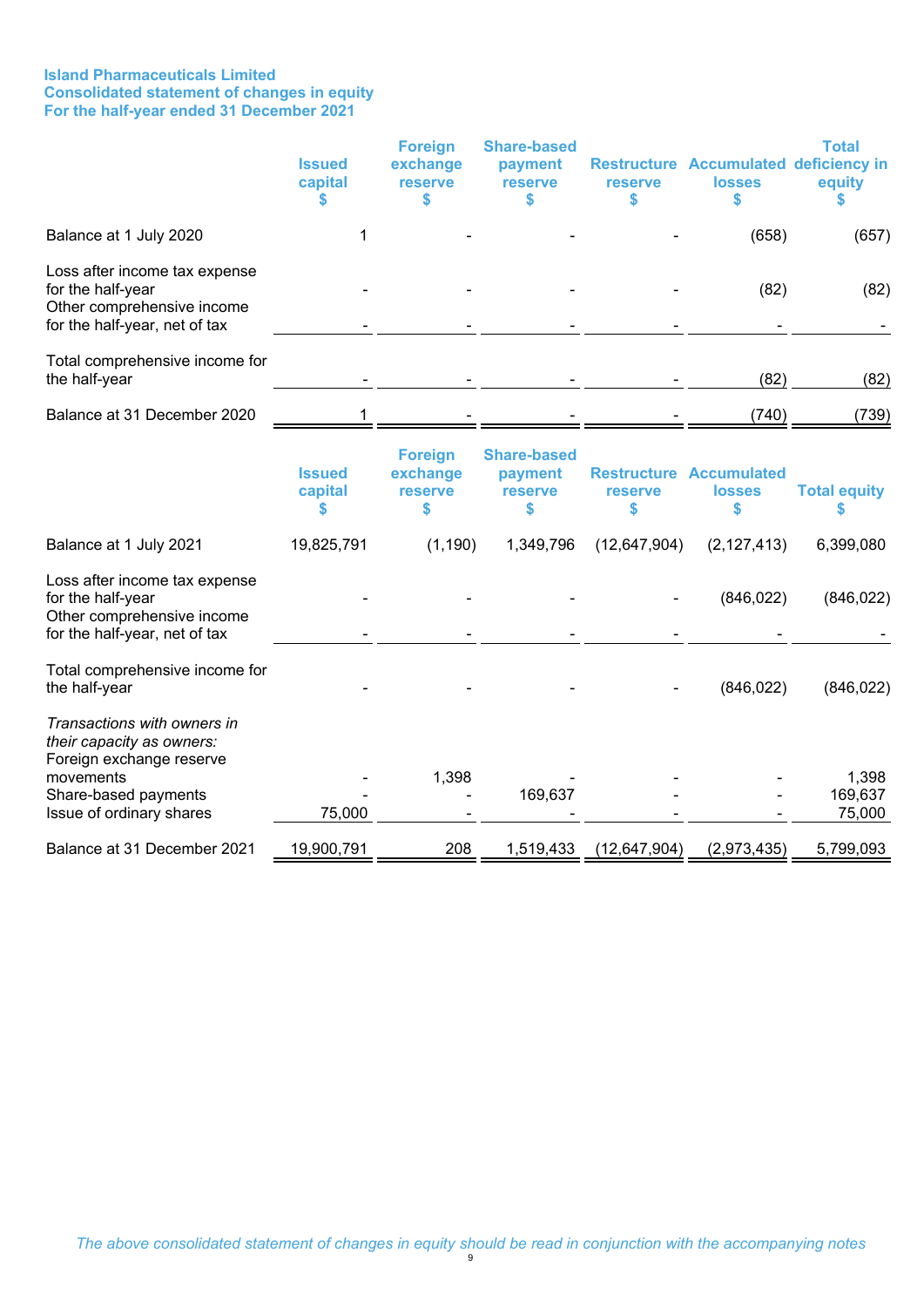#### **Island Pharmaceuticals Limited Consolidated statement of cash flows For the half-year ended 31 December 2021**

<span id="page-12-0"></span>

|                                                                                                                                                                                     | 31 Dec 2021 31 Dec 2020           |  |
|-------------------------------------------------------------------------------------------------------------------------------------------------------------------------------------|-----------------------------------|--|
| Cash flows from operating activities<br>Payments to suppliers and employees (inclusive of GST)                                                                                      | (719, 507)                        |  |
| Net cash used in operating activities                                                                                                                                               | (719, 507)                        |  |
| Net cash from investing activities                                                                                                                                                  |                                   |  |
| Net cash from financing activities                                                                                                                                                  |                                   |  |
| Net decrease in cash and cash equivalents<br>Cash and cash equivalents at the beginning of the financial half-year<br>Effects of exchange rate changes on cash and cash equivalents | (719, 507)<br>6,460,644<br>88,180 |  |
| Cash and cash equivalents at the end of the financial half-year                                                                                                                     | 5,829,317                         |  |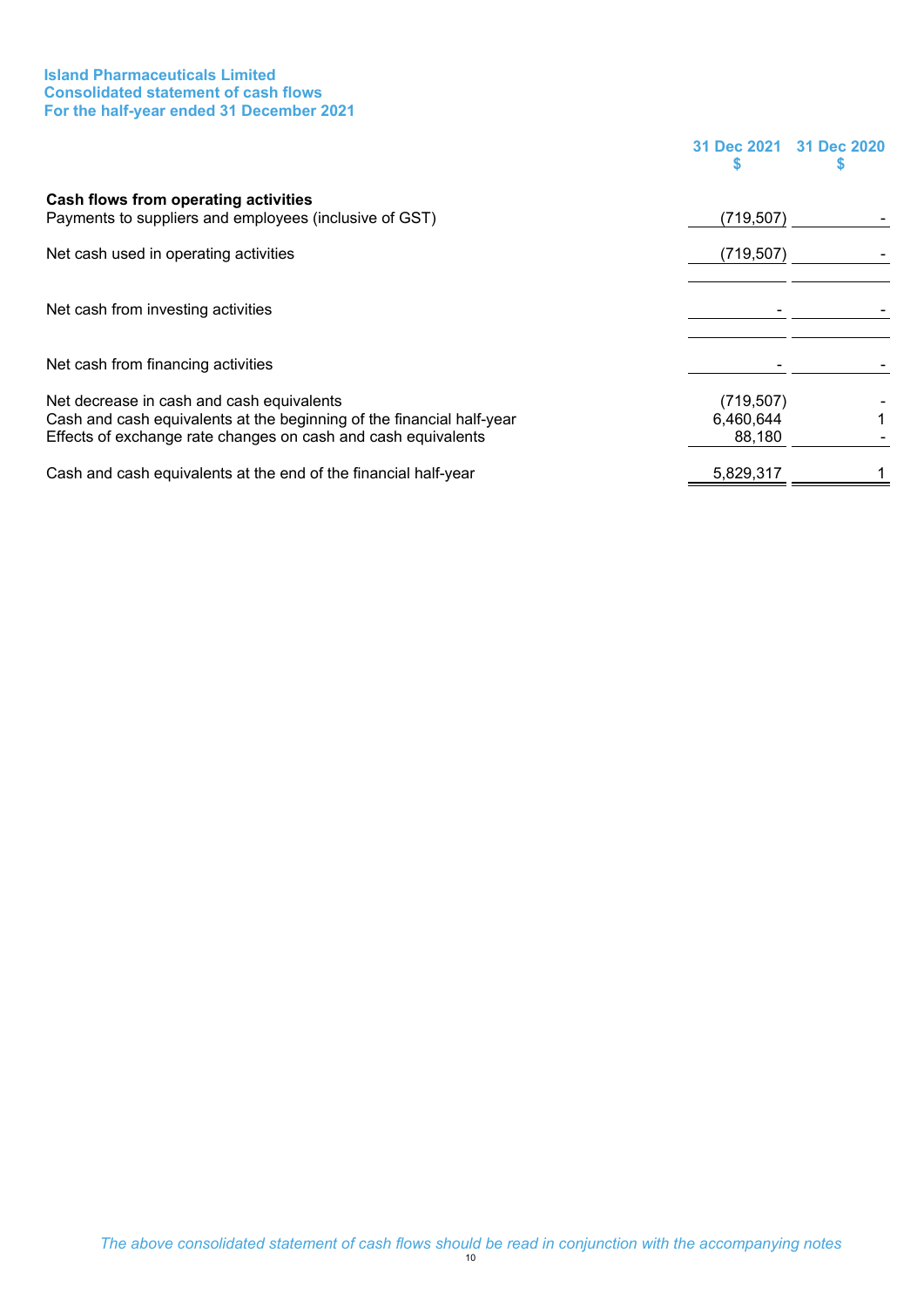#### **Island Pharmaceuticals Limited Notes to the consolidated financial statements 31 December 2021**

#### <span id="page-13-0"></span>**Note 1. General information**

The financial statements cover Island Pharmaceuticals Limited as a consolidated entity consisting of Island Pharmaceuticals Limited and the entities it controlled at the end of, or during, the half-year. The financial statements are presented in Australian dollars, which is Island Pharmaceuticals Limited's functional and presentation currency.

A description of the nature of the consolidated entity's operations and its principal activities are included in the directors' report, which is not part of the financial statements.

Island Pharmaceuticals Limited (the 'Company') is a company domiciled in Australia. The condensed consolidated interim financial statements of the Company as at and for the six months ended 31 December 2021 comprise the Company and its subsidiary entities (together referred to as the "Group" and individually as "Group entities").

The financial statements were authorised for issue, in accordance with a resolution of directors, on 24 February 2022.

#### **Note 2. Significant accounting policies**

These general purpose financial statements for the interim half-year reporting period ended 31 December 2021 have been prepared in accordance with Australian Accounting Standard AASB 134 'Interim Financial Reporting' and the Corporations Act 2001, as appropriate for for-profit oriented entities. Compliance with AASB 134 ensures compliance with International Financial Reporting Standard IAS 34 'Interim Financial Reporting'.

These general purpose financial statements do not include all the notes of the type normally included in annual financial statements. Accordingly, these financial statements are to be read in conjunction with the annual report for the year ended 30 June 2021 and any public announcements made by the company during the interim reporting period in accordance with the continuous disclosure requirements of the Corporations Act 2001.

The principal accounting policies adopted are consistent with those of the previous financial year and corresponding interim reporting period, unless otherwise stated.

#### **New or amended Accounting Standards and Interpretations adopted**

The consolidated entity has adopted all of the new or amended Accounting Standards and Interpretations issued by the Australian Accounting Standards Board ('AASB') that are mandatory for the current reporting period.

Any new or amended Accounting Standards or Interpretations that are not yet mandatory have not been early adopted.

#### **Note 3. Going concern**

The financial statements have been prepared on the going concern basis, which contemplates continuity of normal business activities and the realisation of assets and discharge of liabilities in the normal course of business.

For the six-month period ended 31 December 2021 the entity has incurred a loss after tax of \$846,022 (31 December 2020: \$82) and incurred a net cash outflow from operating activities of \$719,507 (31 December 2020: \$nil). As at 31 December 2021, the group has had net assets of \$5,799,093 (30 June 2021: \$6,399,080) and cash reserves of \$5,829,317 (30 June 2021: \$6,460,644).

The directors are satisfied that at the date of the signing of the financial report, there are reasonable grounds to believe that the company will be able to meet its debts as and when they fall due and that it is appropriate for the financial report to be prepared on a going concern basis.

#### **Note 4. Operating segments**

From the beginning of the period the Board considers that the Company has only operated in one Segment. The financial information presented in the statement of financial performance and statement of financial position represents the information for the business segment.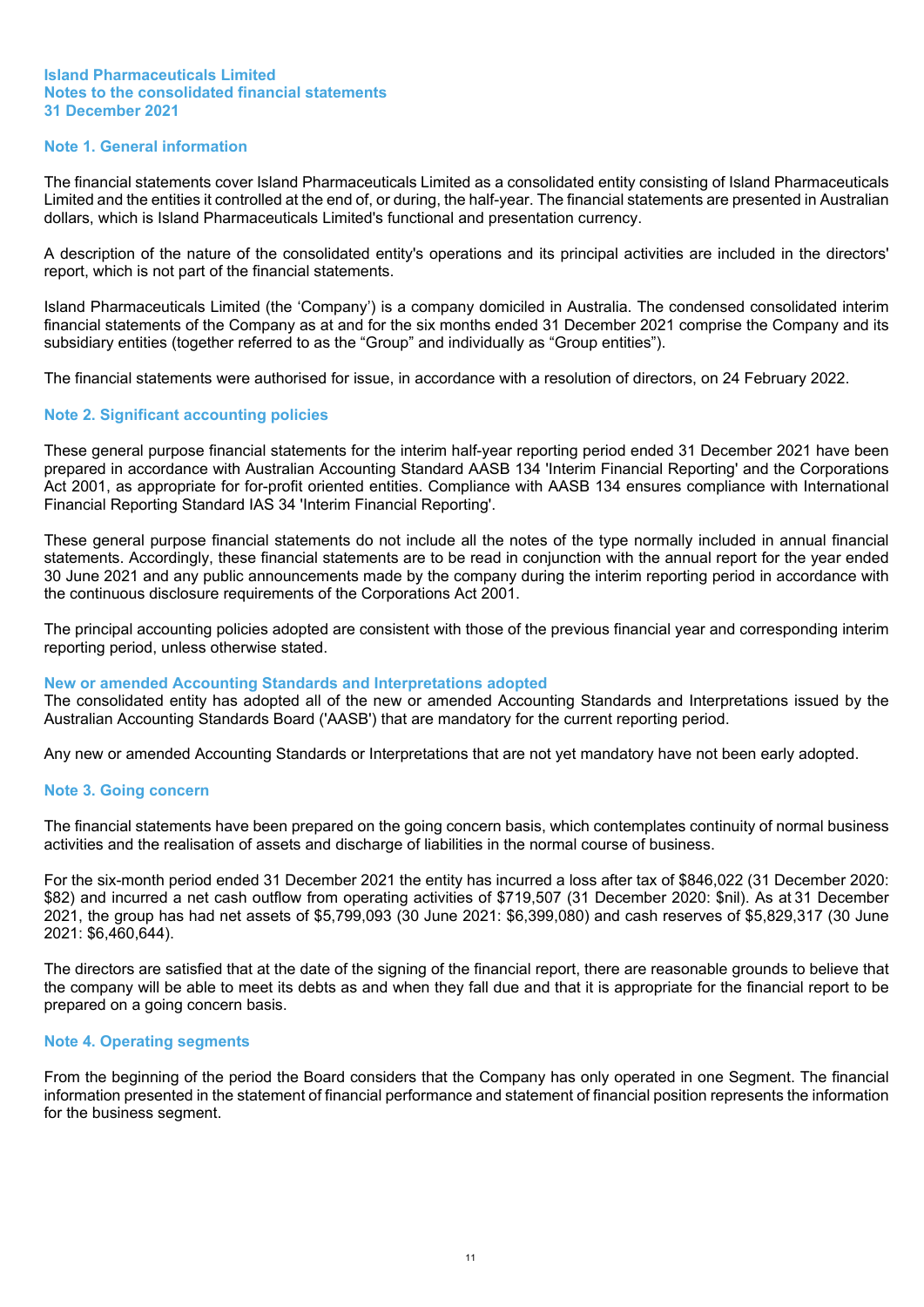#### **Island Pharmaceuticals Limited Notes to the consolidated financial statements 31 December 2021**

### <span id="page-14-0"></span>**Note 5. Earnings per share**

<span id="page-14-3"></span><span id="page-14-2"></span><span id="page-14-1"></span>

|                                                                                           |                              |                                      | 31 Dec 2021<br>\$         | 31 Dec 2020<br>S               |
|-------------------------------------------------------------------------------------------|------------------------------|--------------------------------------|---------------------------|--------------------------------|
| Loss after income tax attributable to the owners of Island Pharmaceuticals Limited        |                              |                                      | (846, 022)                | (82)                           |
|                                                                                           |                              |                                      | <b>Number</b>             | <b>Number</b>                  |
| Weighted average number of ordinary shares used in calculating basic earnings per share   |                              |                                      | 81,038,960                | 1                              |
| Weighted average number of ordinary shares used in calculating diluted earnings per share |                              |                                      | 81,038,960                | 1                              |
|                                                                                           |                              |                                      | <b>Cents</b>              | <b>Cents</b>                   |
| Basic earnings per share<br>Diluted earnings per share                                    |                              |                                      | (1.04)<br>(1.04)          | (8,200.00)<br>(8,200.00)       |
| <b>Note 6. Cash and cash equivalents</b>                                                  |                              |                                      |                           |                                |
|                                                                                           |                              |                                      | \$                        | 31 Dec 2021 30 June 2021<br>\$ |
| Cash at bank                                                                              |                              |                                      | 5,829,317                 | 6,460,644                      |
| <b>Note 7. Trade and other payables</b>                                                   |                              |                                      |                           |                                |
|                                                                                           |                              |                                      | \$                        | 31 Dec 2021 30 June 2021<br>\$ |
| Trade payables<br>Accrued expenses<br>Other payables                                      |                              |                                      | 41,770<br>37,501<br>9,369 | 81,958<br>136,778<br>11,747    |
|                                                                                           |                              |                                      | 88,640                    | 230,483                        |
| <b>Note 8. Issued capital</b>                                                             |                              |                                      |                           |                                |
|                                                                                           | 31 Dec 2021<br><b>Shares</b> | <b>30 June 2021</b><br><b>Shares</b> | 31 Dec 2021<br>\$         | <b>30 June 2021</b><br>\$      |
| Ordinary shares - fully paid                                                              | 81,268,468                   | 80,968,468                           | 19,900,792                | 19,825,792                     |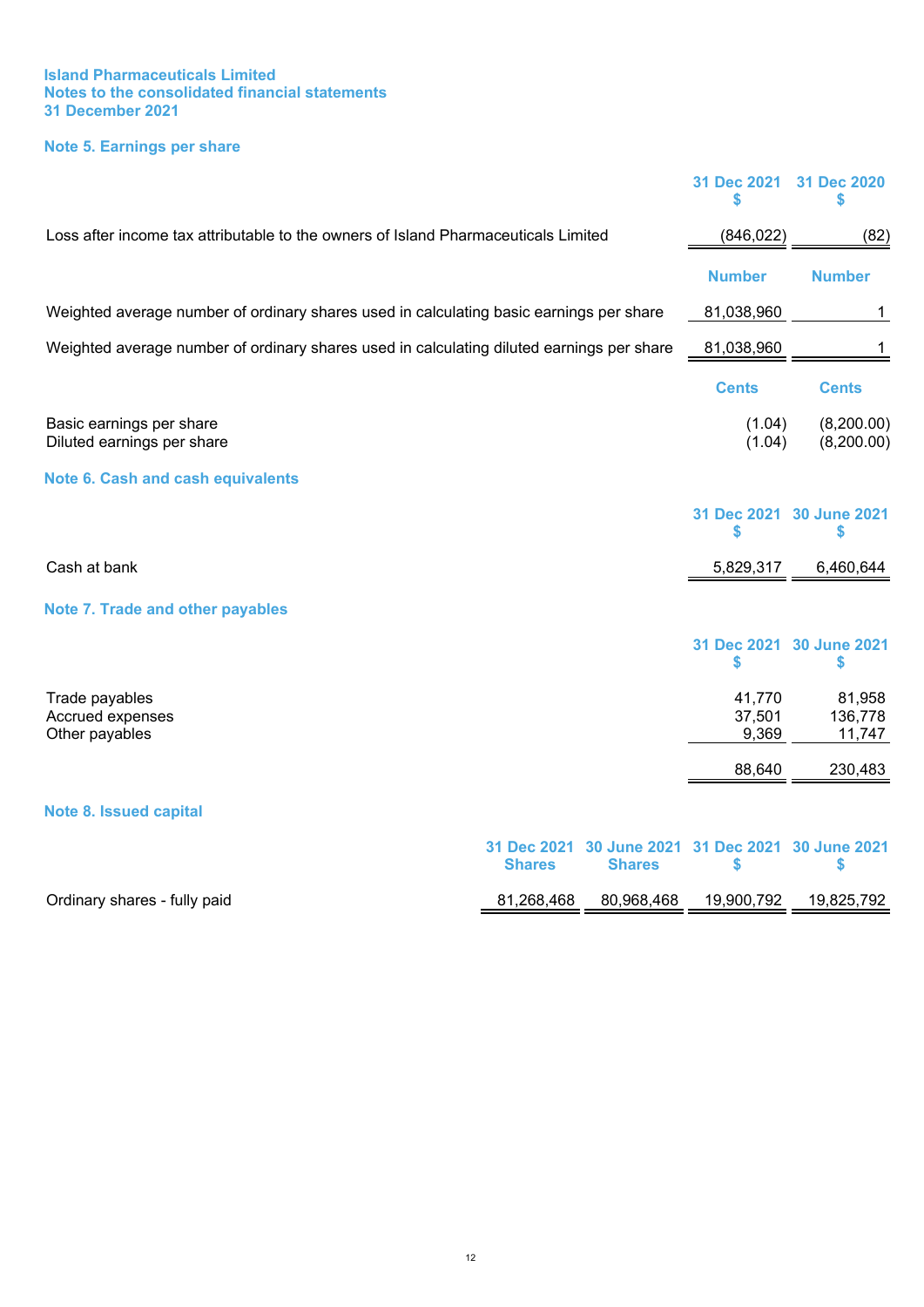#### **Note 8. Issued capital (continued)**

The following movements in ordinary shares were recorded during the half-year ended.

|                                                                                                                                            | 31 Dec 2021<br><b>Shares</b> | 30 June 2021 31 Dec 2021<br><b>Shares</b> |            | 30 June 2021 |
|--------------------------------------------------------------------------------------------------------------------------------------------|------------------------------|-------------------------------------------|------------|--------------|
| Balance brought forward as at 1 July                                                                                                       | 80,968,468                   |                                           | 19,825,792 |              |
| Issuance of Ordinary Shares upon conversion of the<br><b>Convertible Notes</b><br>Issuance of Ordinary Shares in exchange for all existing |                              | 968.465                                   |            | 242,116      |
| Ordinary Shares issued in Isla Pharmaceuticals Inc                                                                                         | $\blacksquare$               | 50,000,002                                |            | 12,500,001   |
| <b>Issue of Ordinary Shares</b>                                                                                                            | 300,000                      | 30,000,000                                | 75,000     | 7,500,000    |
| Less: Share placement costs                                                                                                                |                              |                                           |            | (416,326)    |
|                                                                                                                                            | 81.268.468                   | 80,968,468                                | 19.900.792 | 19,825,792   |

At the Annual General Meeting held on 17 November 2021, shareholders approved the issue of 300,000 shares in lieu of Director's fees for the period 1/10/2020 to 13/04/2021 at a deemed issue price of \$0.25 per share.

#### *Ordinary shares*

Ordinary shares entitle the holder to participate in dividends and the proceeds on the winding up of the company in proportion to the number of and amounts paid on the shares held. The fully paid ordinary shares have no par value and the company does not have a limited amount of authorised capital.

On a show of hands every member present at a meeting in person or by proxy shall have one vote and upon a poll each share shall have one vote.

#### *Share buy-back*

There is no current on-market share buy-back.

#### <span id="page-15-0"></span>**Note 9. Reserves**

|                              |                | 31 Dec 2021 30 June 2021      |
|------------------------------|----------------|-------------------------------|
| Foreign currency reserve     | 208            | (1, 190)                      |
| Share-based payments reserve | 1,519,433      | 1,349,796                     |
| Restructure reserve          |                | $(12,647,904)$ $(12,647,904)$ |
|                              | (11, 128, 263) | (11, 299, 298)                |

#### Foreign exchange reserve

The reserve is used to recognise exchange differences arising from the translation of the financial statements of foreign operations to Australian dollars. It is also used to recognise gains and losses on hedges of the net investments in foreign operations.

|                                                                              |                   | 31 Dec 2021 30 June 2021 |
|------------------------------------------------------------------------------|-------------------|--------------------------|
| Reconciliation:<br>Balance at beginning of year<br>Translation of subsidiary | (1, 190)<br>1,398 | (1, 190)                 |
| Balance at end of year                                                       | 208               | (1, 190)                 |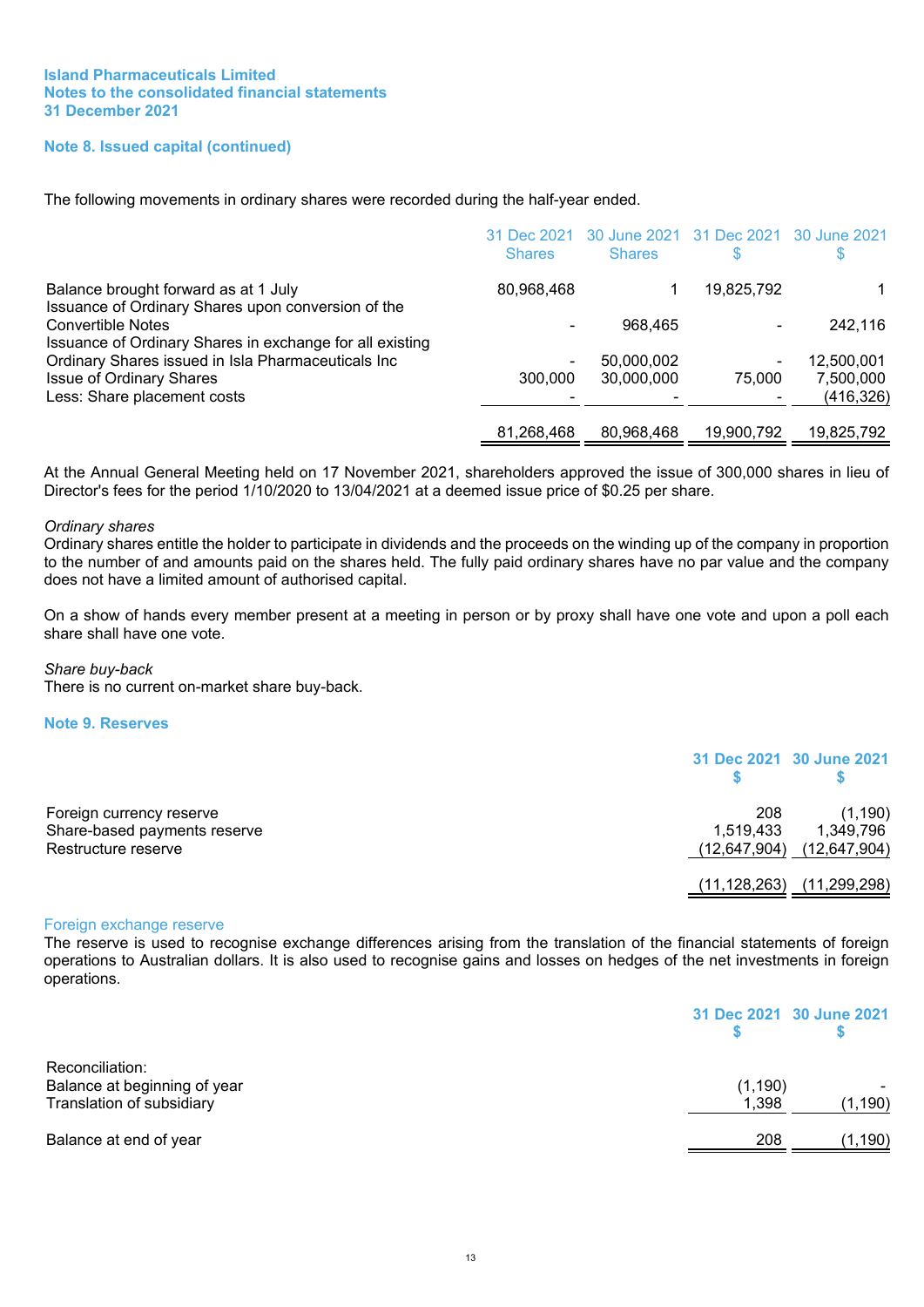#### **Island Pharmaceuticals Limited Notes to the consolidated financial statements 31 December 2021**

#### **Note 9. Reserves (continued)**

#### Share-based payments reserve

The reserve is used to recognise the value of equity benefits provided to employees and directors as part of their remuneration, and other parties as part of their compensation for services.

|                                |           | 31 Dec 2021 30 June 2021 |
|--------------------------------|-----------|--------------------------|
| Reconciliation:                |           |                          |
| Balance at beginning of period | 1,349,796 |                          |
| Share based payment expense    | 169.637   | 1,349,796                |
| Balance at end of period       | 1,519,433 | 1,349,796                |

There were no new options issued during the six-month period to 31 December 2021.

#### **Note 10. Dividends**

There were no dividends paid, recommended or declared during the current or previous financial half-year.

#### **Note 11. Commitments and contingencies**

The directors are of the opinion that there are no significant commitments and contingencies requiring disclosure for the company as at 31 December 2021.

#### **Note 12. Events after the reporting period**

No matter or circumstance has arisen since 31 December 2021 that has significantly affected, or may significantly affect the consolidated entity's operations, the results of those operations, or the consolidated entity's state of affairs in future financial years.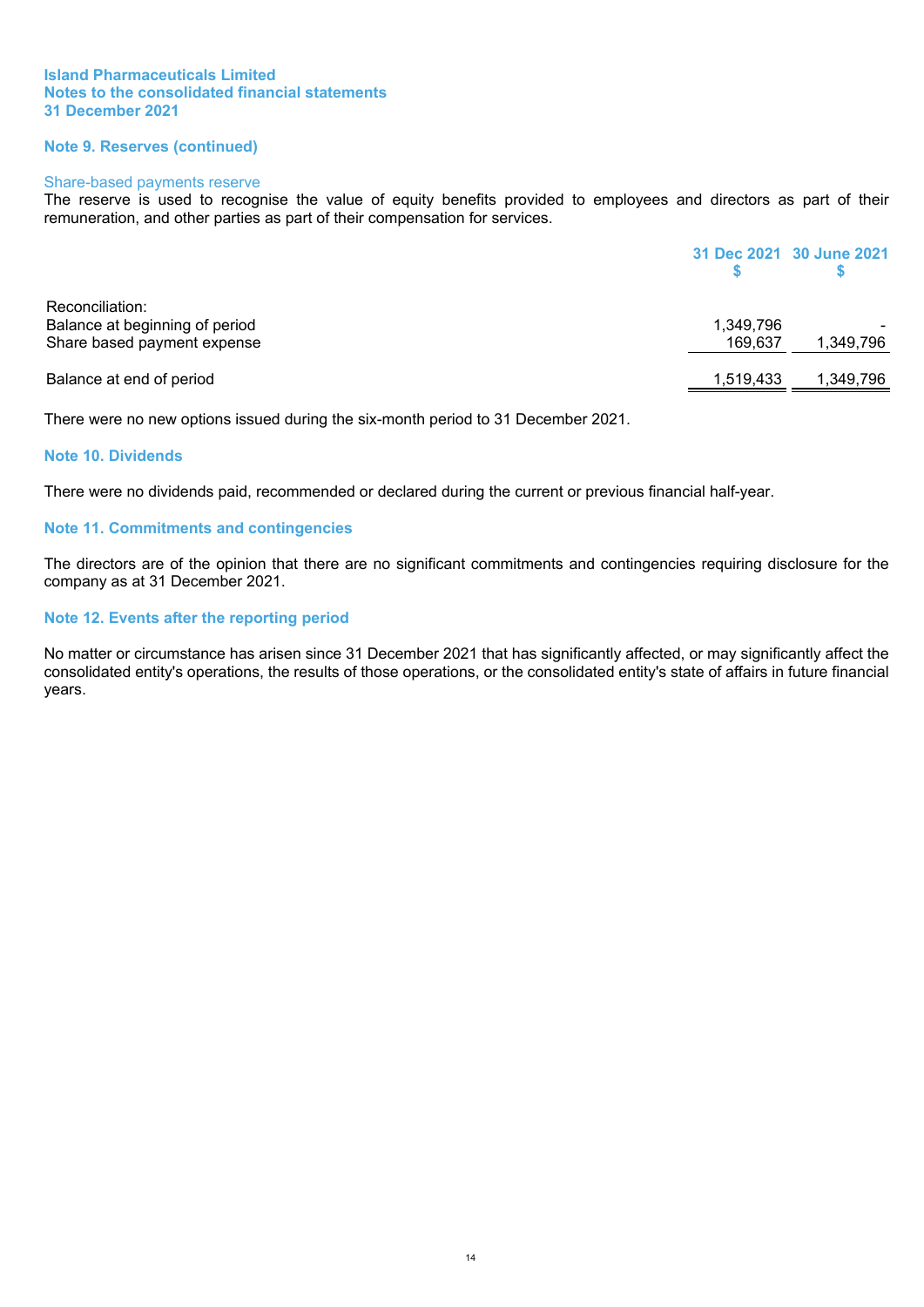#### **Island Pharmaceuticals Limited Directors' declaration 31 December 2021**

<span id="page-17-0"></span>In the directors' opinion:

- the attached financial statements and notes comply with the Corporations Act 2001, Australian Accounting Standard AASB 134 'Interim Financial Reporting', the Corporations Regulations 2001 and other mandatory professional reporting requirements;
- the attached financial statements and notes give a true and fair view of the consolidated entity's financial position as at 31 December 2021 and of its performance for the financial half-year ended on that date; and
- there are reasonable grounds to believe that the company will be able to pay its debts as and when they become due and payable.

Signed in accordance with a resolution of directors made pursuant to section 303(5)(a) of the Corporations Act 2001.

On behalf of the directors

 $100<sup>o</sup>$  $\sqrt{2M}$ 

Paul MacLeman Executive Chair

24 February 2022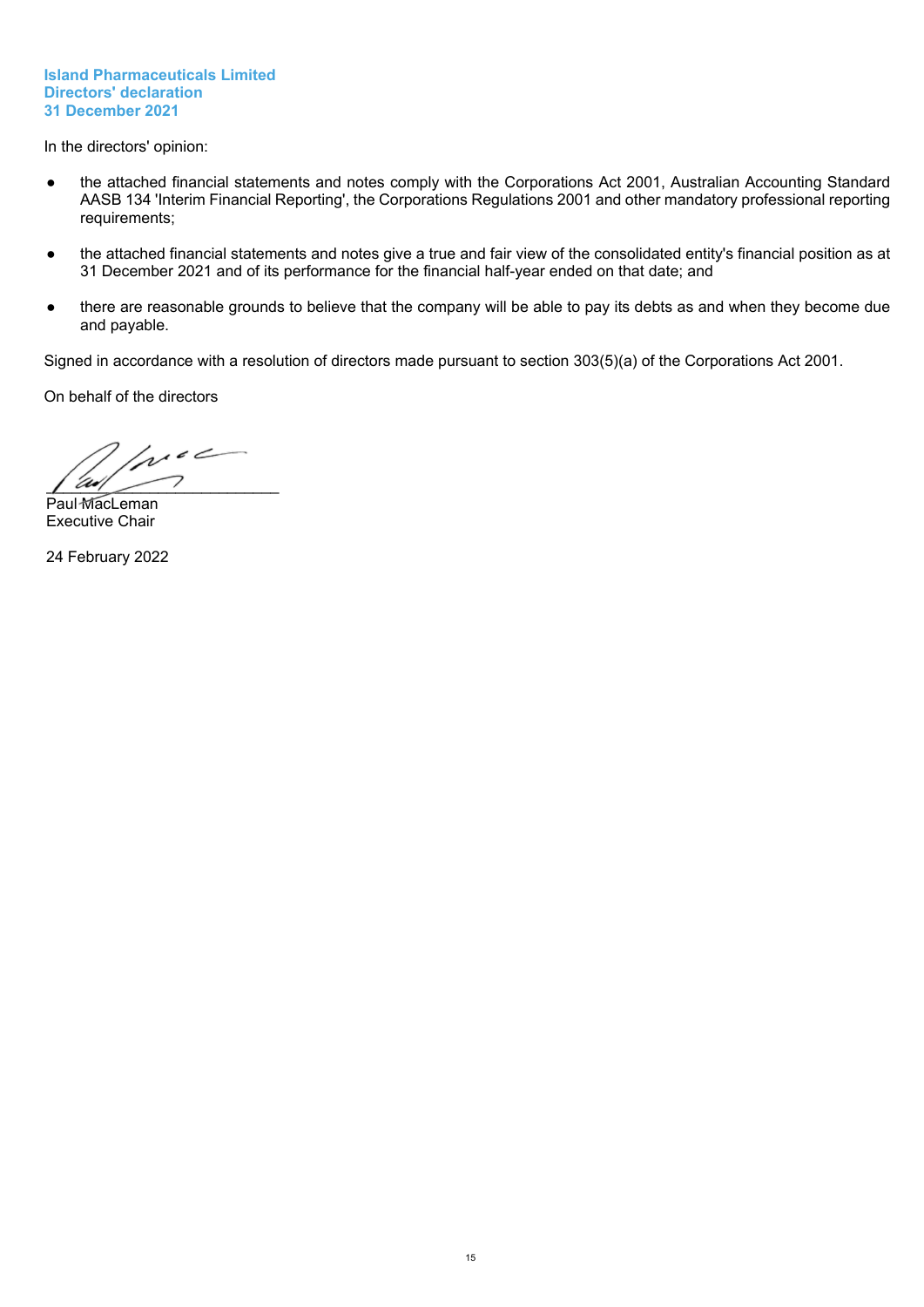

Collins Square, Tower 5 727 Collins Street Melbourne VIC 3008

Correspondence to: GPO Box 4736 Melbourne VIC 3001

**T** +61 3 8320 2222 **F** +61 3 8320 2200<br>**E** info.vic@au.gt.com

## **Independent Auditor's Review Report We also the Eli<u>nfo.vic@au.gt.com</u>.com.au</del>**

To the Members of Island Pharmaceuticals Limited

#### **Report on the review of the half-year financial report**

#### **Conclusion**

We have reviewed the accompanying half-year financial report of Island Pharmaceuticals Limited (the Company) and its subsidiary (the Group), which comprises the consolidated statement of financial position as at 31 December 2021, and the consolidated statement of profit or loss and other comprehensive income, consolidated statement of changes in equity and consolidated statement of cash flows for the half year ended on that date, a description of accounting policies, other selected explanatory notes, and the directors' declaration.

Based on our review, which is not an audit, we have not become aware of any matter that makes us believe that the accompanying half-year financial report of Island Pharmaceuticals Limited does not comply with the *Corporations Act 2001* including:

(a) giving a true and fair view of the Group's financial position as at 31 December 2021 and of its performance for the half year ended on that date; and

(b) complying with Accounting Standard AASB 134 *Interim Financial Reporting* and the *Corporations Regulations 2001.*

#### **Basis for Conclusion**

We conducted our review in accordance with ASRE 2410 *Review of a Financial Report Performed by the Independent Auditor of the Entity*. Our responsibilities are further described in the Auditor's Responsibilities for the Review of the Financial Report section of our report. We are independent of the Company in accordance with the auditor independence requirements of the *Corporations Act 2001* and the ethical requirements of the Accounting Professional and Ethical Standards Board's APES 110 *Code of Ethics for Professional Accountants (including Independence Standards)* (the Code) that are relevant to our audit of the annual financial report in Australia. We have also fulfilled our other ethical responsibilities in accordance with the Code.

#### **Directors' responsibility for the half-year financial report**

The Directors of the Company are responsible for the preparation of the half-year financial report that gives a true and fair view in accordance with Australian Accounting Standards and the *Corporations Act 2001* and for such internal control as the Directors determine is necessary to enable the preparation of the half-year financial report that gives a true and fair view and is free from material misstatement, whether due to fraud or error.

Grant Thornton Audit Pty Ltd ACN 130 913 594 a subsidiary or related entity of Grant Thornton Australia Ltd ABN 41 127 556 389

**www.grantthornton.com.au**

'Grant Thornton' refers to the brand under which the Grant Thornton member firms provide assurance, tax and advisory services to their clients and/or refers to one or more member firms, as the context requires. Grant Thornton Australia Ltd is a member firm of Grant Thornton International Ltd (GTIL). GTIL and the member firms are not a worldwide partnership. GTIL and each member firm is a separate legal entity. Services are delivered by the member firms. GTIL does not provide services to clients. GTIL and its member firms are not agents of, and do not obligate one another and are not liable for one another's acts or omissions. In the Australian context only, the use of the term 'Grant Thornton' may refer to<br>Grant Thornton Australia Limited ABN 41 127 556 389 and its Australian subsi Grant Thornton Australia Limited.